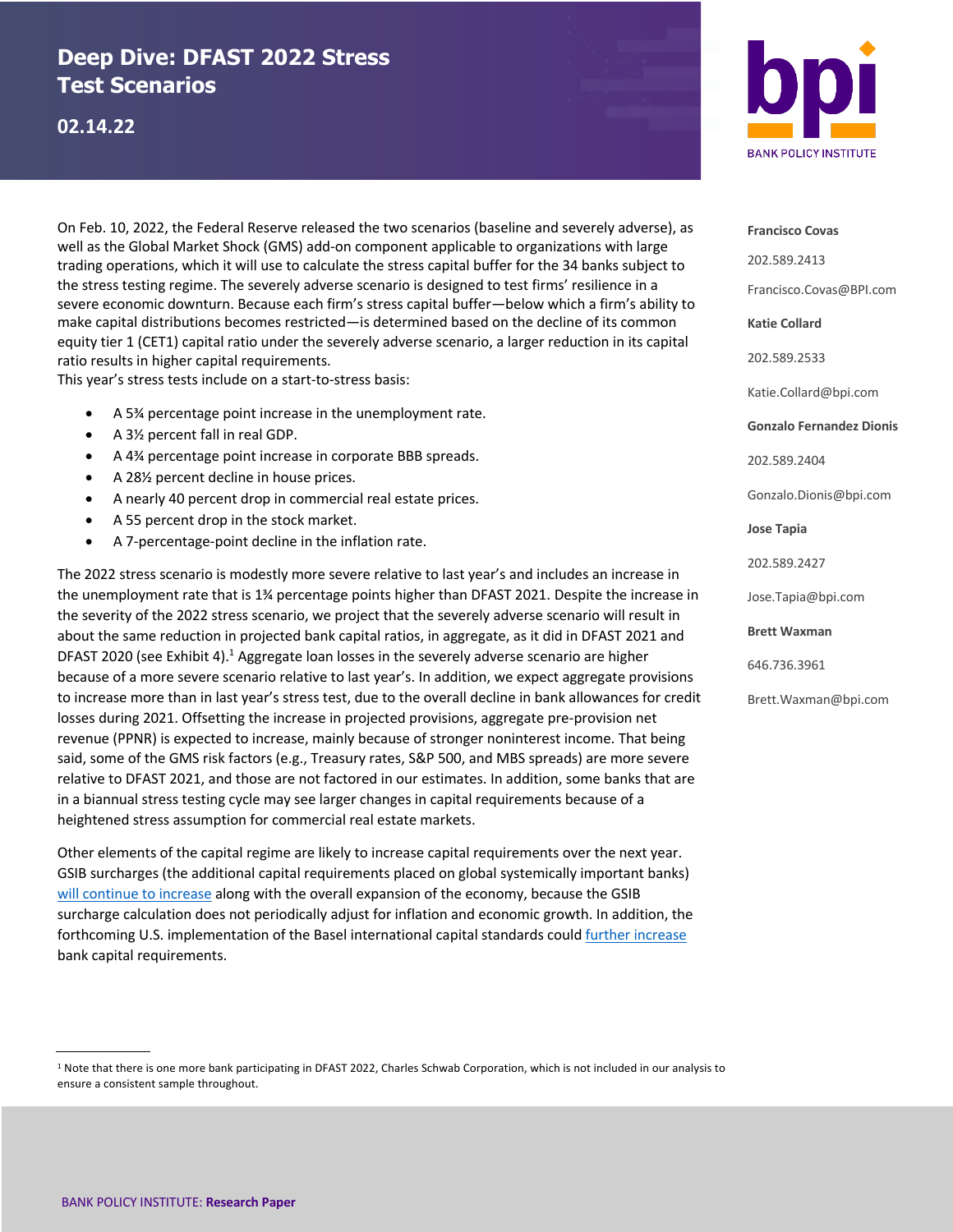#### THE 2022 STRESS SCENARIO IS MODESTLY MORE SEVERE RELATIVE TO LAST YEAR'S . . .

Similar to 2021's severely adverse scenario, the 2022 scenario includes a severe global recession accompanied by a severe downturn in commercial real estate (offices, hotels in urban locations or locations that tend to attract business travelers, shopping malls, and strip malls) and additional stress on corporate borrowers' balance sheets. The projected decline in commercial real estate markets appears intended to combine a severe economic downturn with a continuation of remote work. In addition, in accordance with the Federal Reserve's scenario design policy, which requires unemployment to reach at least 10 percent, the 2022 severely adverse scenario includes an increase in the unemployment rate that is 1¾ percentage points higher than DFAST 2021. One interesting difference in this year's scenario is the significantly higher jumping-off point for the inflation rate of 8.20 percent, compared with a jumping-off point of 2.40 percent in DFAST 2021. However, our top-down models do not include the inflation rate as a driver of losses or PPNR projections.



Exhibit 1 shows four important macroeconomic variables that tend to drive projected loan losses: the unemployment rate, the BBB spread, the CRE price index, and the house price index (HPI). $^2$ 

As shown in the top left panel of Exhibit 1, the increase in the unemployment rate under stress is larger in the 2022 severely adverse scenario than the 2021 scenario, but smaller than in the 2020 scenario. That said, the peak unemployment rate reached 10.8 percent in the 2021 scenario, exceeding the peak level of the unemployment rate in the 2022 scenario. The panel on the right shows a path for the HPI that is more severe in the 2022 severely adverse scenario relative to the paths in the 2020 and 2021 scenarios. Therefore, we expect residential real estate

<sup>&</sup>lt;sup>2</sup> In BPI's loan loss models, the unemployment rate has more predictive power than real GDP growth. For the purposes of stress test projections, the two variables are therefore close substitutes. That being said, the path of real GDP growth appears less severe than the unemployment rate, so by using the latter we may be overestimating banks' loan losses.

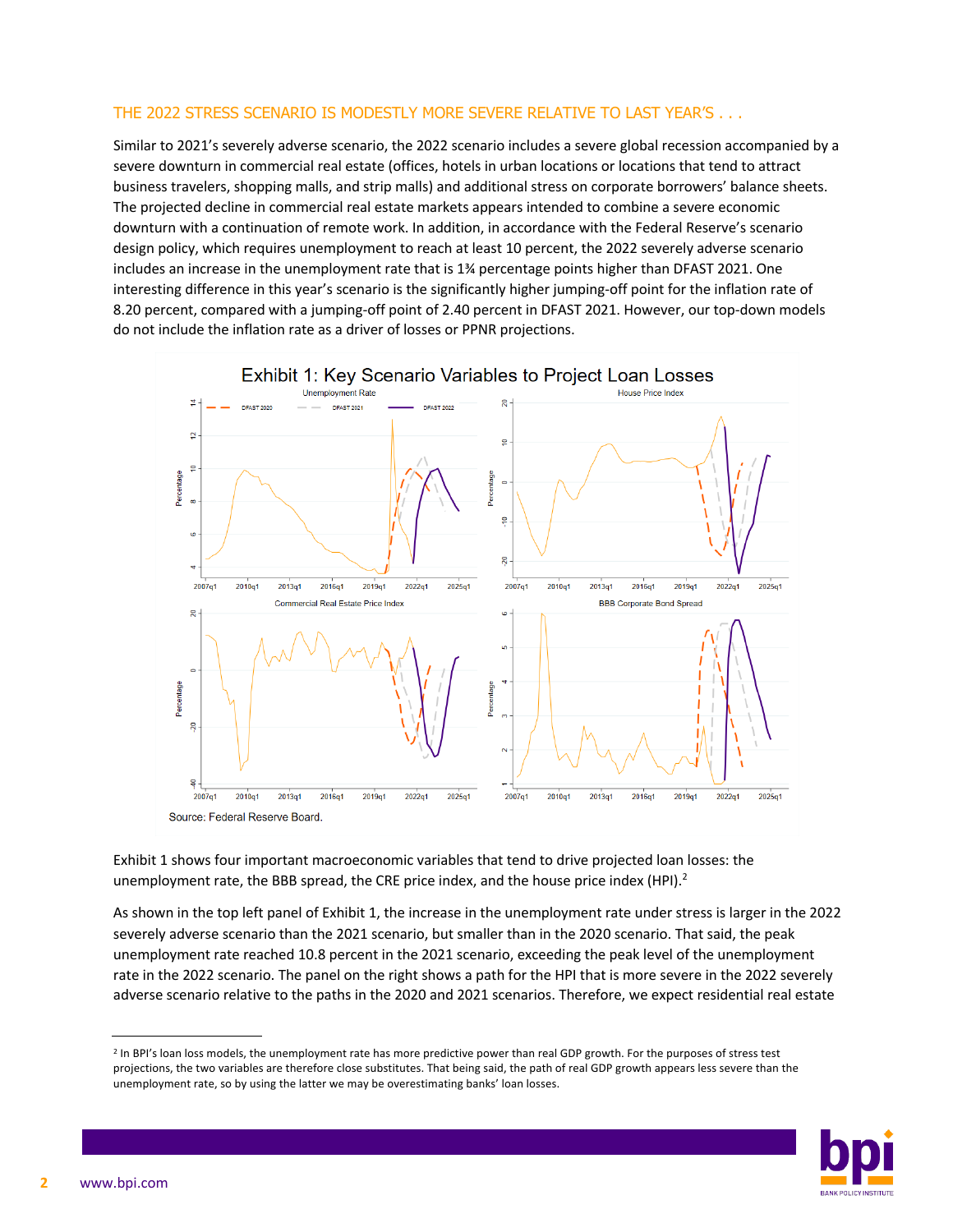loan losses to increase. The peak YoY decline in the HPI is –23.1 percent in the 2022 severely adverse scenario, compared with –16.4 percent in the 2021 scenario and –18.6 percent in the June 2020 scenario.

The path of the CRE price index is depicted in the bottom left panel of Exhibit 1. The peak YoY decline is –30.4 percent in 2022, compared with –31.0 percent in 2021. The peak YoY decline in CRE prices was –26.2 percent in the June 2020 stress tests. CRE prices therefore will experience larger declines this year relative to 2020, but the decrease in CRE prices is slightly less severe relative to the 2021 scenario. As shown in the bottom right panel, the BBB spread widens from 1.1 to 5.8 percentage points and stays elevated for nearly a year in the June 2021 scenario. The peak BBB spread was 5.7 percentage points in the 2021 severely adverse scenario and 5.5 percentage points in the June 2020 scenario. The start-to-stress change in the BBB spread is also a bit higher in 2022's scenario.



The key macroeconomic variables that drive projected pre-provision net revenue are the term spread and stock market returns (Exhibit 2).<sup>3</sup> The higher term spread in this year's severely adverse scenario relative to last year's creates less of a headwind for bank profitability, as we discuss in the next section. Equity prices fall 55 percent, the same as in the 2021 scenario.

#### LOAN LOSSES AND PROVISIONS ARE PROJECTED TO INCREASE . . .

Simply looking at the trajectories of the macroeconomic variables over the stress horizon gives an incomplete picture of the impact these scenarios have on bank performance. Top-down time-series models help solve this problem by relating a subset of the variables included in the supervisory scenarios to industry-level bank performance measures. So we use BPI's own top-down models to estimate the impact of the severely adverse scenario on the projections of aggregate loan losses and PPNR under the supervisory stress tests.

Overall, we expect the projections of loan losses under the 2022 stress scenarios to be modestly higher relative to DFAST 2021 and DFAST 2020. Total loan losses are projected to reach \$367 billion for the 23 firms that participated across all three stress tests (Table 1).



<sup>&</sup>lt;sup>3</sup> Our models also include real GDP growth and the change in market volatility.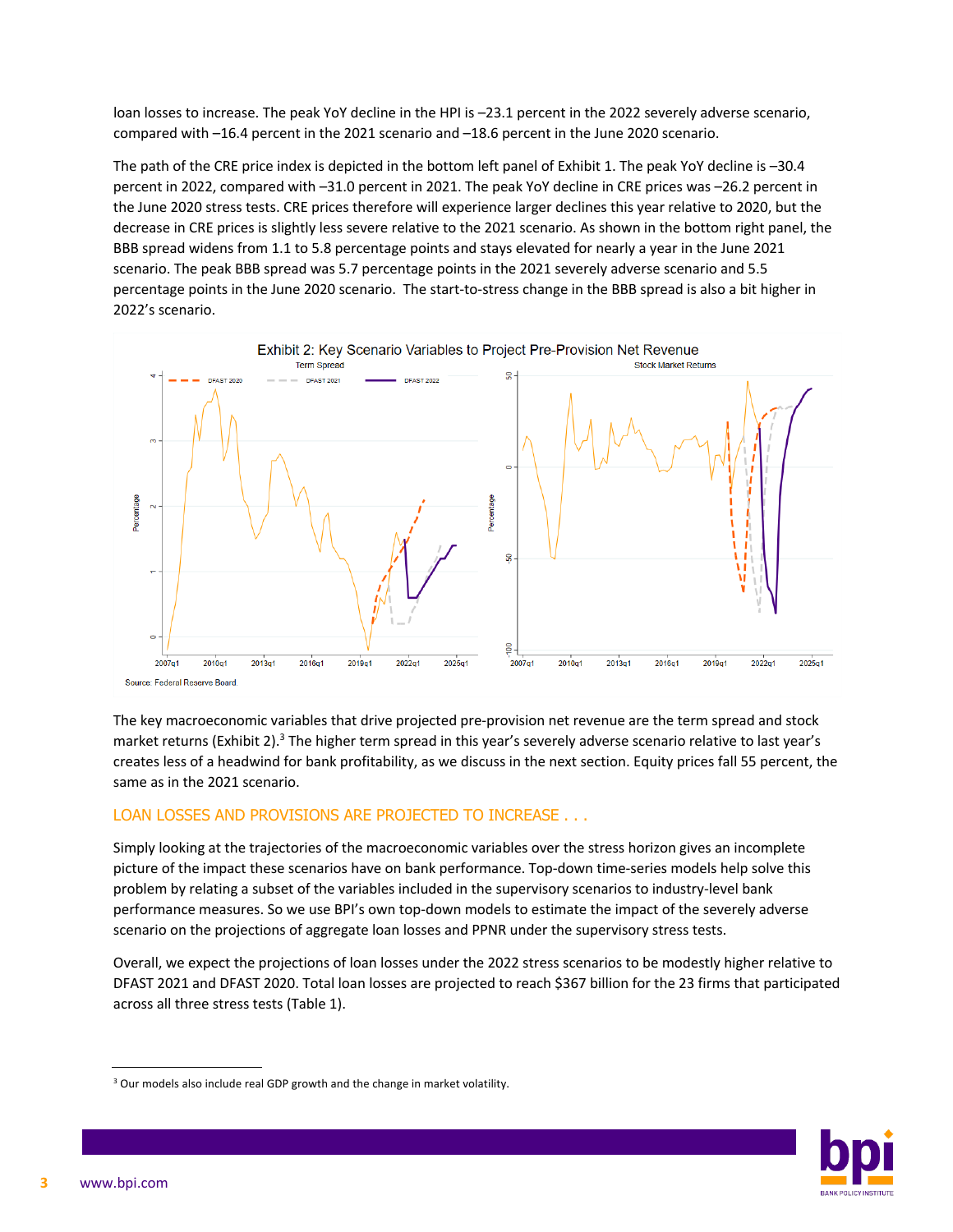| <b>Projected DFAST</b><br>2022 | <b>DFAST 2021</b> | <b>DFAST 2020</b> |
|--------------------------------|-------------------|-------------------|
| 94.4                           | 91.7              | 92.8              |
| 70.1                           | 66.8              | 38.5              |
| 19.1                           | 16.7              | 17.2              |
| 5.1                            | 5.3               | 5.7               |
| 92.2                           | 91.1              | 118.2             |
| 26.3                           | 24.1              | 29.3              |
| 60.2                           | 57.0              | 49.3              |
| 367.2                          | 353.0             | 351.0             |
|                                |                   |                   |

## **Table 1: Projected Loan Losses (2022:Q1–2024:Q1)**

| Drc<br>ovisions | 2502<br>こつつ・コ | 294.1 | 394.9 |
|-----------------|---------------|-------|-------|
|                 |               |       |       |

Note: All values are in billions of U.S. dollars. Projections include only the 23 banks that participated in both the 2020 and 2021 stress tests, to ensure comparability.

Similarly, we project loan loss rates will increase slightly relative to DFAST 2021, as shown in Exhibit 3. The loss rate for C&I loans is projected to increase 30 basis points as a result of the larger increase in the unemployment rate and the more severe path for BBB spreads. The loss rate for CRE loans is little changed relative to DFAST 2021, but much higher than DFAST 2020. We are also projecting a somewhat modest increase in the loss rate for mortgage loans, credit card loans, and other consumer loans.

The last row in Table 1 shows projected provisions increasing approximately \$65 billion cumulatively over the nine quarters of the stress planning horizon relative to DFAST 2021. Projected provisions rise because of the increase in loan losses and the decrease in the allowance for credit losses that occurred throughout 2021 due to the year's improved economic outlook.

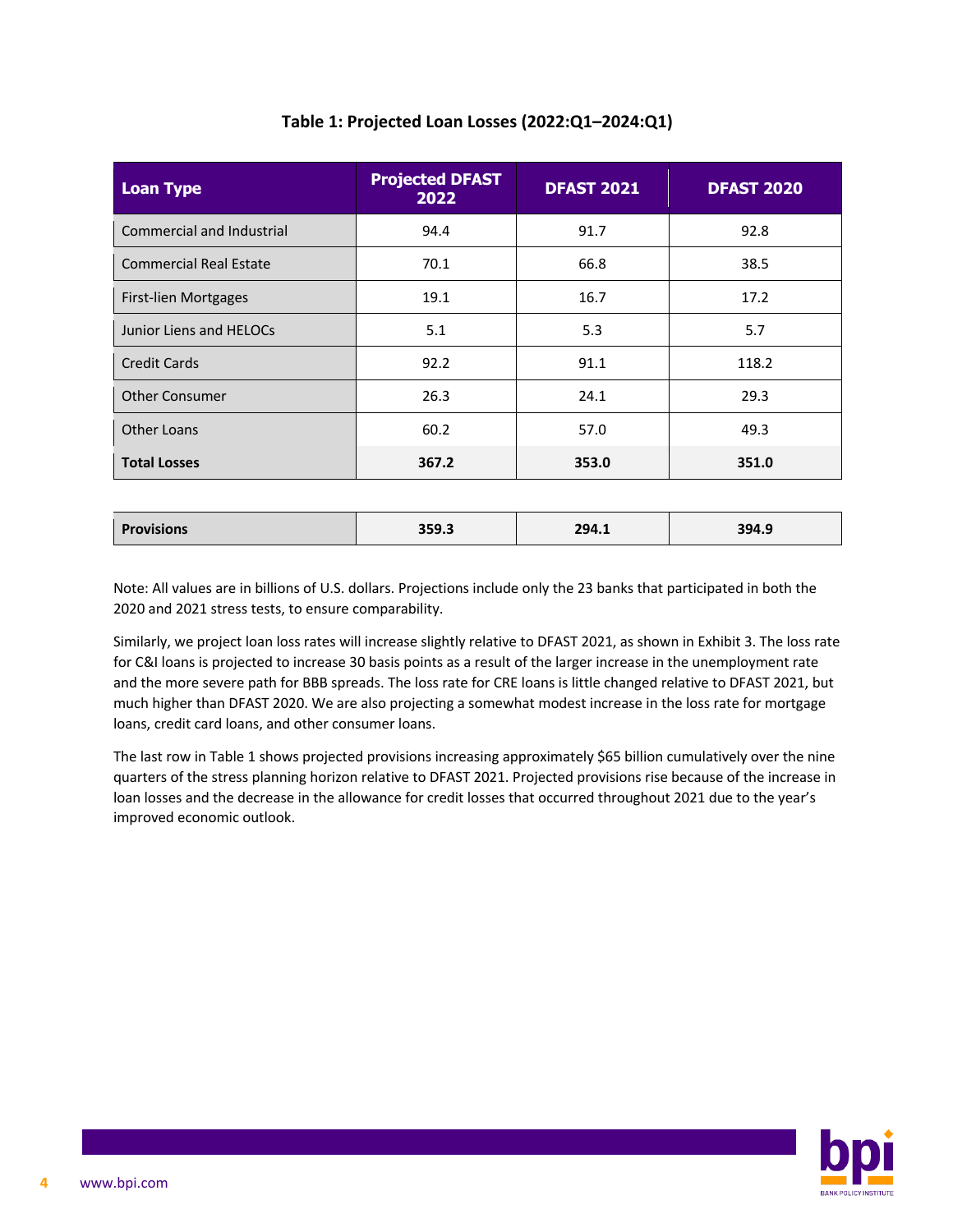

## OFFSETTING THE INCREASE IN PROVISIONS IS A PROJECTED INCREASE IN PPNR . . .

Overall, PPNR is projected to increase relative to 2021's stress test (Table 2). In aggregate, the 23 firms that participated in all three stress tests are projected to generate \$329.9 billion over the nine quarters of the planning horizon.

| <b>PPNR</b><br><b>Subcomponents</b> | <b>Projected DFAST</b><br>2022 | <b>DFAST 2021</b> | <b>DFAST 2020</b> |
|-------------------------------------|--------------------------------|-------------------|-------------------|
| Net Interest Income                 | 644.0                          | 644.0             | 678.4             |
| Noninterest Income                  | 793.8                          | 745.1             | 670.4             |
| Noninterest Expense                 | 1107.9                         | 1091.0            | 994.8             |
| <b>Pre-Provision Net Revenue</b>    | 329.9                          | 298.4             | 353.8             |

| Table 2: Projected Pre-Provision Net Revenue (2022:Q1-2024:Q1) |
|----------------------------------------------------------------|
|----------------------------------------------------------------|

Note: All values are in billions of U.S. dollars. Projections include only the 23 banks that participated in both the 2020 and 2021 stress tests, to ensure comparability.

The lower path of the term spread continues to put downward pressure on net interest income. This is offset by stronger projections of noninterest income, which reflect recent performance and carry over the stress planning horizon, given the autoregressive nature of supervisory models. Noninterest expense projections mostly remain

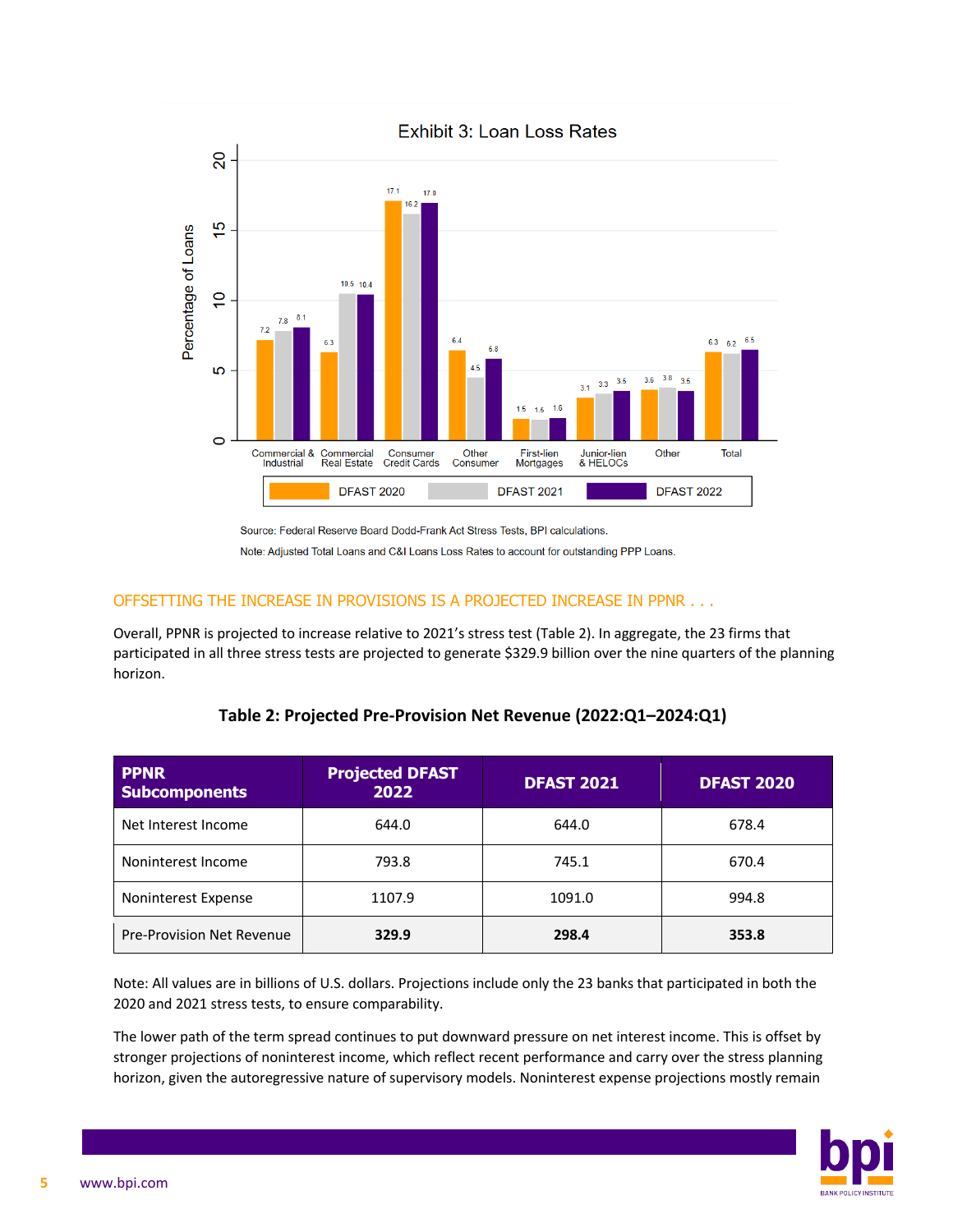elevated, driven by growth in bank balance sheets during the COVID event. The expansion of bank balance sheets also explains a portion of the increase in noninterest income projections.

## THE PROJECTED PEAK DECLINE IN CAPITAL RATIOS IS ABOUT UNCHANGED RELATIVE TO 2021'S STRESS TESTS

Our analysis uses the projections described above to approximate the impact of the severely adverse scenario on the peak decline in each bank's CET1 capital ratio under the supervisory stress test. In generating these estimates, we assume that other important components of the stress tests, such as trading and counterparty losses, operational-risk losses, and changes in accumulated other comprehensive income, remain the same as those reported in the 2021 results (and 2020 results for the banks that did not participate in last year's stress tests).

Of these three elements, trading and counterparty losses are probably most volatile across stress tests. This is largely because the set of hypothetical shocks to risk factors differs from the 2021 severely adverse scenario, and banks' trading exposure also changes. More precisely, some of the GMS to selected risk factors (Treasury rates, S&P 500, and MBS spreads in the to-be-announced market) are slightly more severe relative to DFAST 2021, and those are not factored into our estimates. In addition, losses associated with operational risk events increased about \$16 billion between the June 2020 and 2021 stress tests. These losses were likely due to increases in bank size during 2020 and could increase further in the 2022 stress test, since bank balance sheets expanded during 2021. If the losses do increase, our projections of capital ratio declines will be understated.

In addition, our analysis uses third-quarter 2021 data as a starting point since regulatory data for the fourth quarter of 2021 are not yet available. The results the Federal Reserve will publish in June of 2022 will be based on data for the fourth quarter of 2021. There could be some effect on our results. For example, allowances for credit losses declined further in the fourth quarter of last year and that results in higher provisions under the stress tests, all else the same.



As shown in Exhibit 4, under those assumptions, the aggregate CET1 capital ratio falls from a value of 12.5 percent in the third quarter of 2021 to a projected minimum of 10 percent under the 2022 severely adverse scenario (i.e., a 2.5-percentage point decline as shown in the purple bar) for the 33 banks. The decline in the aggregate CET1 ratio in the 2021 stress tests was 2.6 percentage points for the 23 banks that participated in DFAST 2021. This decline